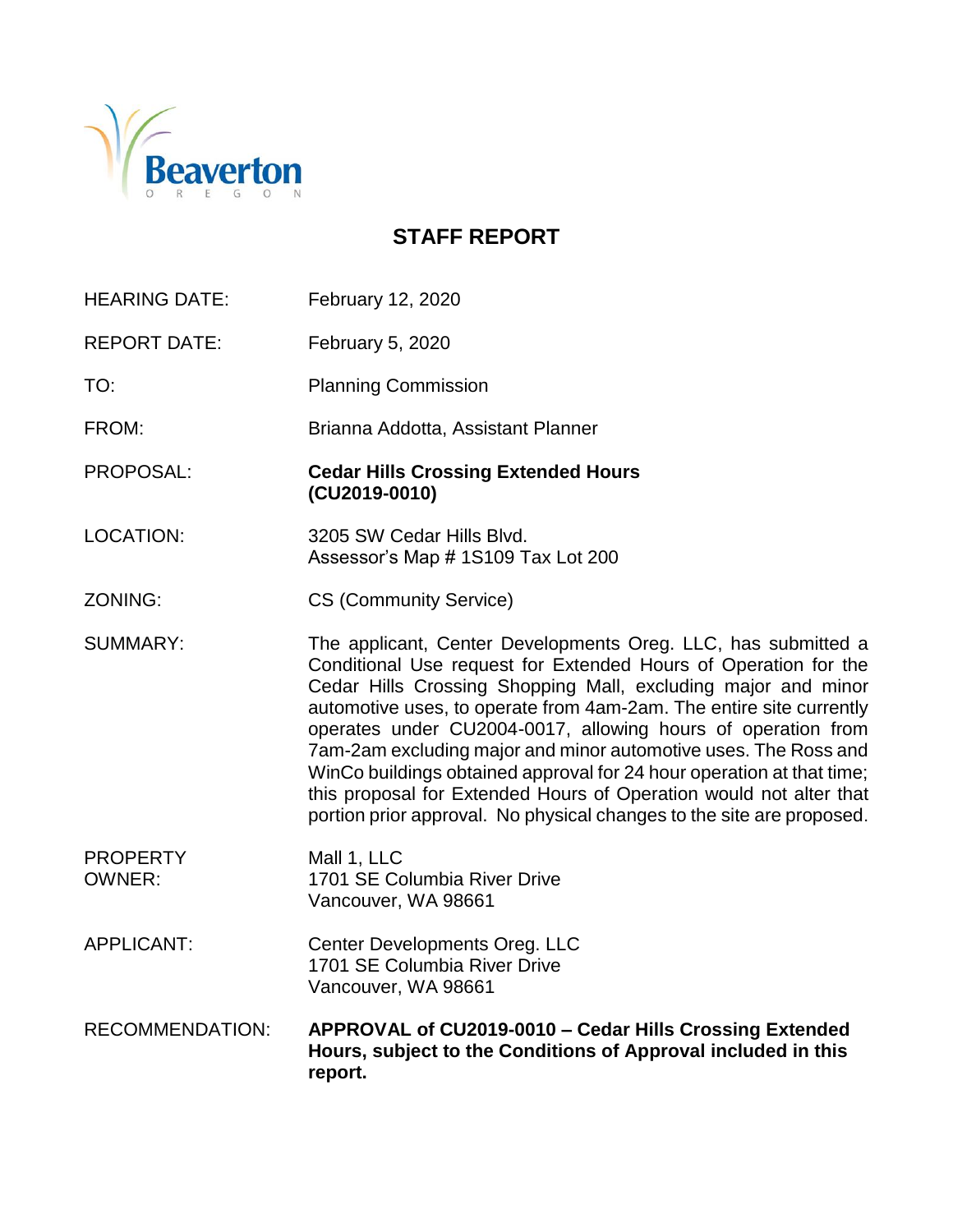#### **Exhibit 1.1: AERIAL MAP**



**Exhibit 1.2: ZONING/VICINITY MAP**

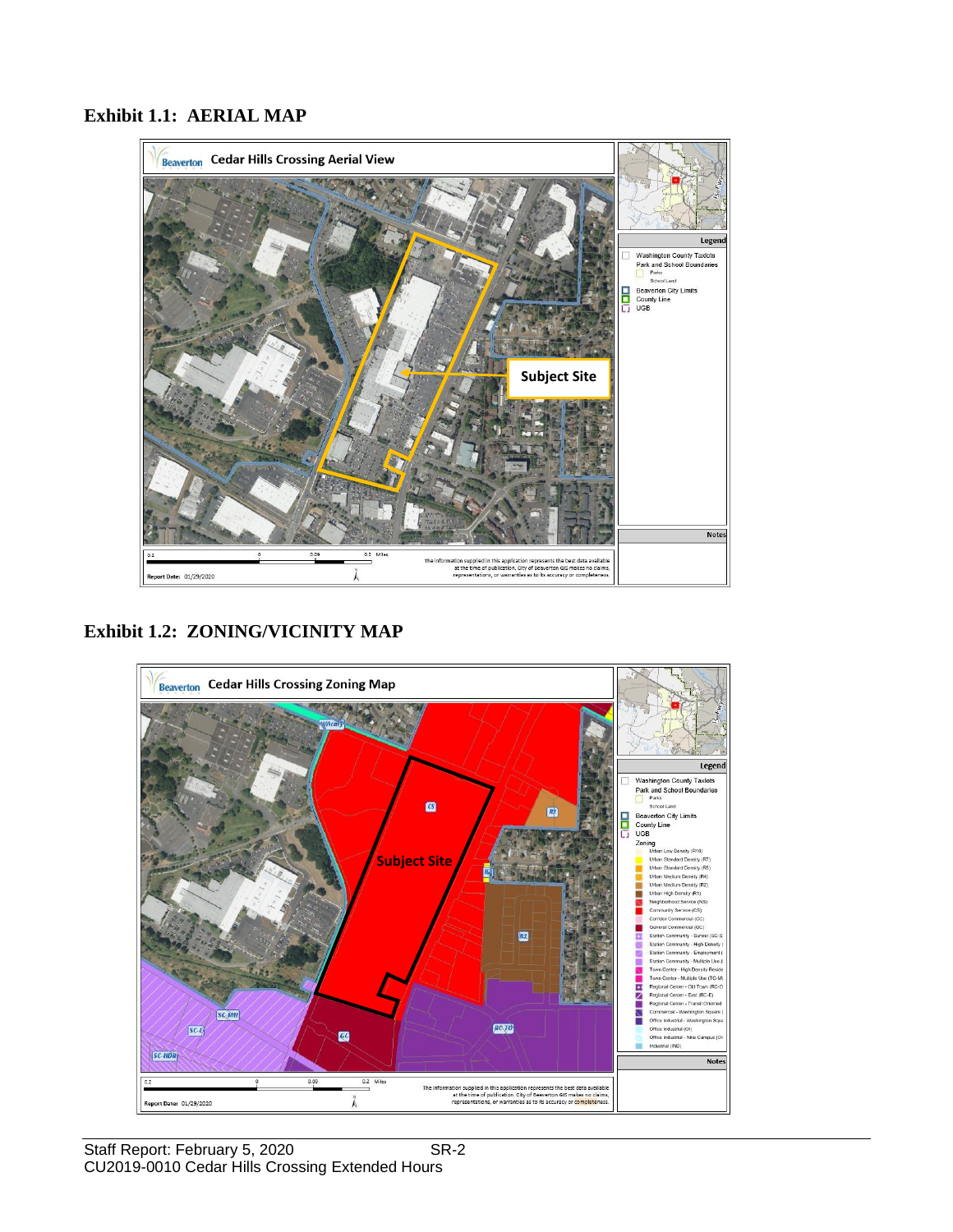### **BACKGROUND FACTS**

#### **Key Application Dates:**

| <b>Application</b> | <b>Submittal Date</b>           | <b>Deemed</b><br><b>Complete</b> | $120$ -Day*    | $365 - Day**$     |
|--------------------|---------------------------------|----------------------------------|----------------|-------------------|
|                    | CU2019-0010   November 27, 2019 | December 12,<br>2019             | April 10, 2020 | December 11, 2020 |

\* Pursuant to Section 50.25.9 of the Development Code this is the latest date, without a continuance, by which a final written decision on the proposal can be made.

\*\* This is the latest date, with a continuance, by which a final written decision on the proposal can be made.

#### Existing Conditions:

| <b>Zoning</b>                        | <b>CS (Community Service)</b>           |                                 |  |
|--------------------------------------|-----------------------------------------|---------------------------------|--|
| <b>Current</b><br><b>Development</b> | <b>Multi-Tenant Commercial Building</b> |                                 |  |
| <b>Site Size</b>                     | Approximately 36.48 acres               |                                 |  |
| <b>NAC</b>                           | <b>Central Beaverton</b>                |                                 |  |
| <b>Surrounding</b><br><b>Uses</b>    | Zoning:                                 | Uses:                           |  |
|                                      | North: CS                               | <b>North: Commercial Retail</b> |  |
|                                      | South: GC                               | South: Vehicle Sales            |  |
|                                      | East: CS & RC-TO                        | East: Commercial                |  |
|                                      | West: CS & Washington County            | West: Commercial & Office       |  |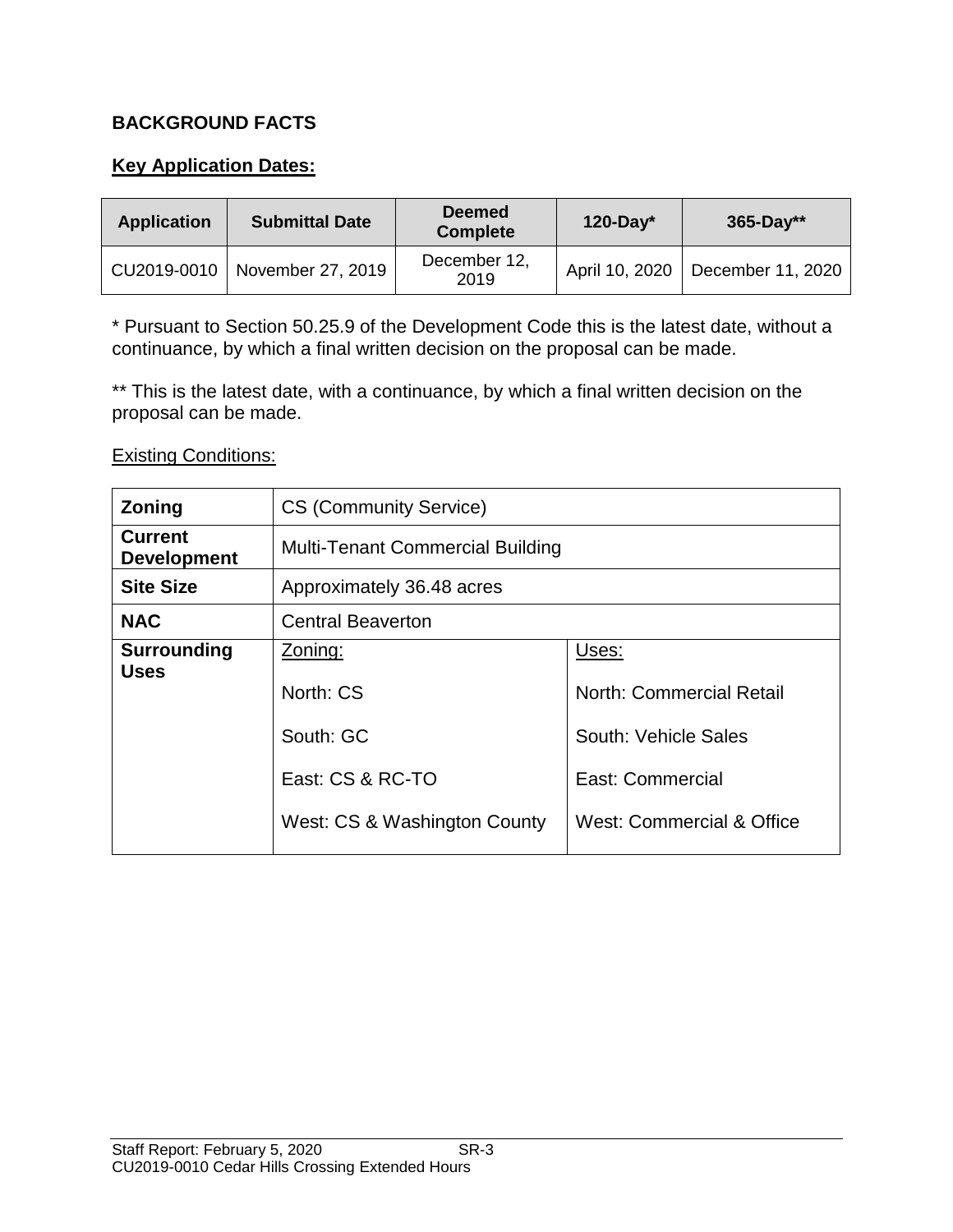# **TABLE OF CONTENTS**

|                                                                                                | PAGE No.           |
|------------------------------------------------------------------------------------------------|--------------------|
| <b>Attachment A: Facilities Review Committee Technical and</b><br><b>Recommendation Report</b> | FR1-5              |
| Attachment B: CU2019-0010 Approval Criteria                                                    | CU <sub>1</sub> -3 |
| <b>Attachment C: Conditions of Approval</b>                                                    | COA1               |

## **Exhibits**

### **Exhibit 1. Materials submitted by Staff**

- Exhibit 1.1 Aerial Map (page SR-2 of this report)
- Exhibit 1.2 Zoning/Vicinity Map (page SR-2 of this report)

#### **Exhibit 2. Public Comment**

No Comments

#### **Exhibit 3. Materials submitted by the Applicant**

Exhibit 3.1 Submittal Package (On file at City Hall)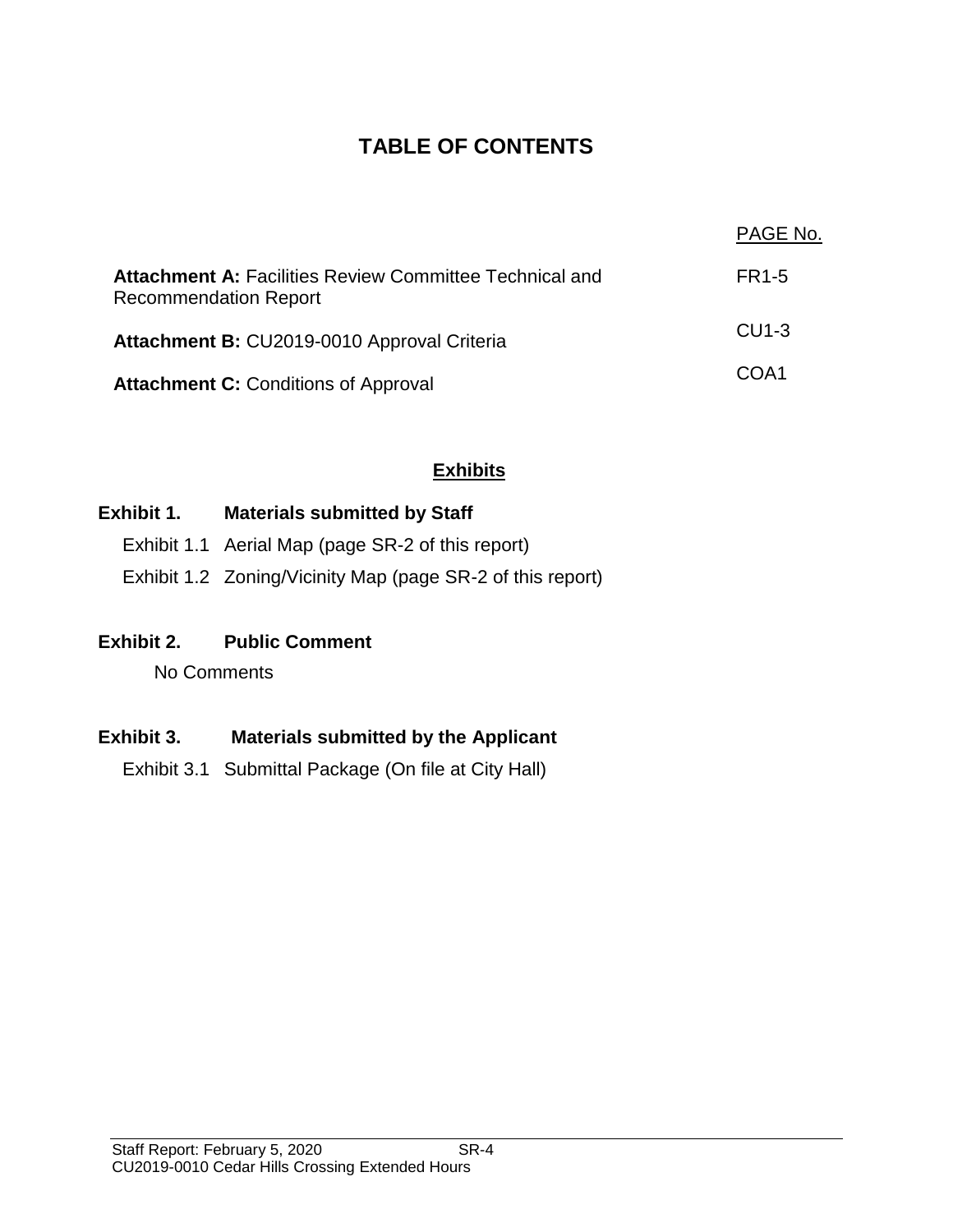## **FACILITIES REVIEW COMMITTEE TECHNICAL REVIEW AND RECOMMENDATIONS CEDAR HILLS CROSSING EXTENDED HOURS CU2019-0010**

#### **Section 40.03 Facilities Review Committee:**

The Facilities Review Committee has conducted a technical review of the application, in accordance with the criteria contained in Section 40.03 of the Development Code. The Committee's findings and recommended conditions of approval are provided to the decision-making authority. As they will appear in the Staff Report, the Facilities Review Conditions may be re-numbered and placed in different order.

The decision-making authority will determine whether the application as presented meets the Facilities Review approval criteria for the subject application and may choose to adopt, not adopt, or modify the Committee's findings, below.

#### **The Facilities Review Committee Criteria for Approval will be reviewed for all criteria that are applicable to the applications as identified below.**

The request is for conditional use approval to allow extended hours of operation for businesses located within the Cedar Hills Crossing Shopping Center located at 3205 SW Cedar Hills Blvd and specifically identified as Washington County's Map 1S109 Lot 200. The site currently operates under a 2004 Conditional Use permit for extended hours (CU2004-0017) which states:

*The hours of operations for all permanent uses with the exception of Automotive Services major and minor, shall be limited to the hours of 7am to 2am seven days a week. Retail merchandising and grocery uses within the Ross and WinCo buildings may operate 24 hours a day seven days a week.*

This Conditional Use permit, if approved, would change the allowed hours of permanent operations, except for major and minor automotive uses, from 7am-2am to 4am-2am. These hours are requested in order to accommodate maintenance work, as well as tenants and customers who desire early morning items, primarily breakfast foods and drinks. Retail merchandising and grocery uses within the Ross and WinCo buildings would remain able to operate 24 hours a day.

#### *A. All critical facilities and services related to the proposed development have, or can be improved to have, adequate capacity to serve the proposed development at the time of its completion.*

#### FINDING:

Chapter 90 of the Beaverton Development Code defines "critical facilities" to be services that include public water, public sanitary sewer, storm water drainage and retention, transportation, and fire protection. The scope of the proposal is limited to a change of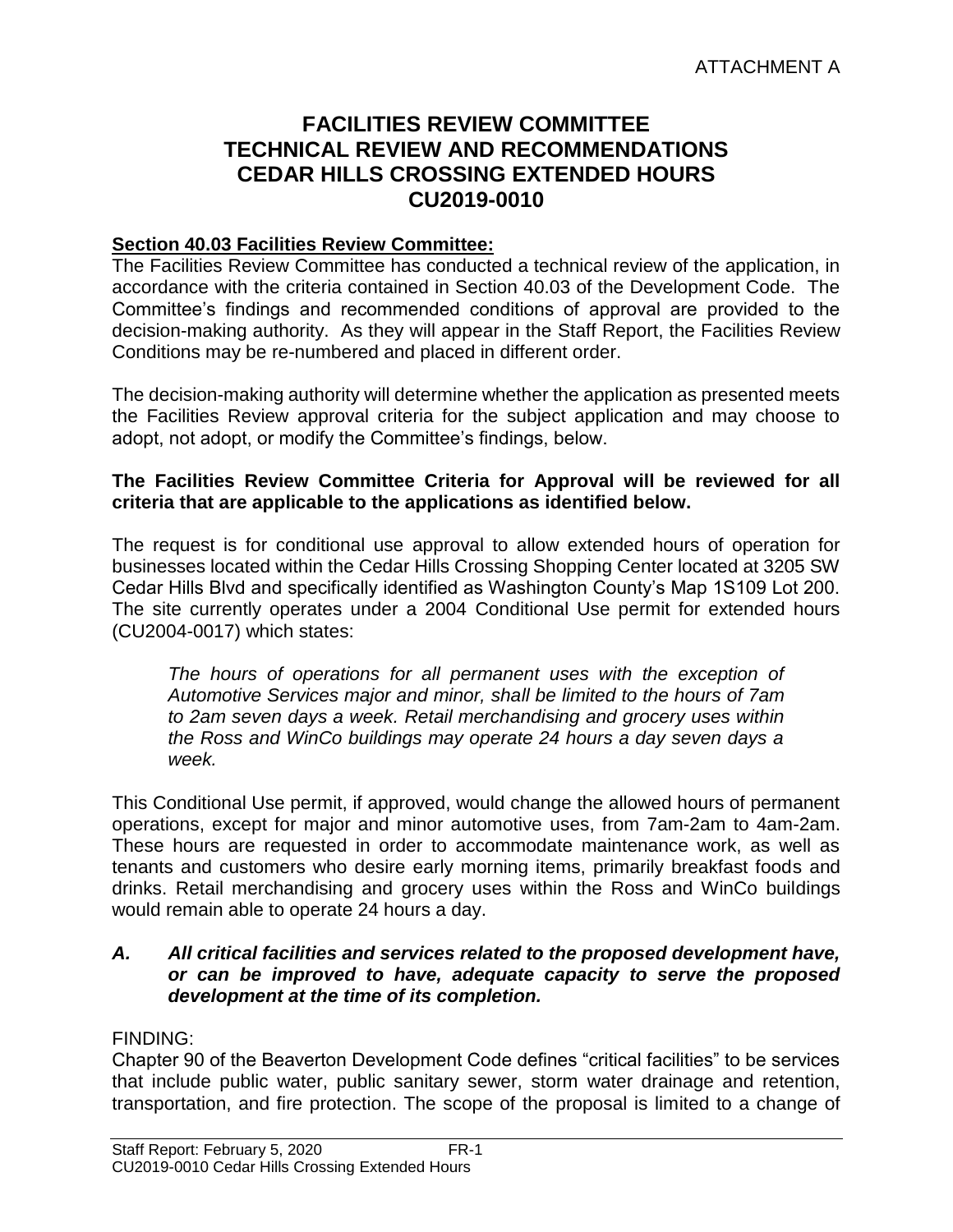hours of operation. No additional floor area or site improvements are proposed as part of this application. Since the site is currently served by all critical facilities and no changes to the site are proposed, the site will remain adequately served.

## **Therefore, staff finds that the proposal meets the criterion for approval.**

*B. Essential facilities and services related to the proposed development are available, or can be made available, with adequate capacity to serve the development prior to its occupancy. In lieu of providing essential facilities and services, a specific plan may be approved if it adequately demonstrates that essential facilities, services, or both will be provided to serve the proposed development within five (5) years of occupancy.*

### FINDING:

Chapter 90 of the Beaverton Development Code defines "essential facilities and services" to be schools, transit improvements, police protection, and on-site pedestrian and bicycle facilities and rights of way. The scope of the proposal is limited to a change of hours of operation. No additional floor area or site improvements are proposed as part of this application. Since the site is currently served by all essential facilities and no changes to the site are proposed, the site will remain adequately served.

## **Therefore, staff finds that the proposal meets the criterion for approval.**

*C. The proposed development is consistent with all applicable provisions of Chapter 20 (Land Uses) unless the applicable provisions are modified by means of one or more applications which shall be already approved or which shall be considered concurrently with the subject application; provided, however, if the approval of the proposed development is contingent upon one or more additional applications, and the same is not approved, then the proposed development must comply with all applicable provisions of Chapter 20 (Land Uses).*

## FINDING:

The subject site is zone Community Service and currently contains a mix of retail and eating and drinking establishment uses, allowed outright in the zone. No new uses are proposed with this application, however, Section 20.10.20 of the Beaverton Development Code requires that uses in the CS zone and located within 500 feet of residentially zoned property obtain a Conditional Use permit in order to operate between 10pm and 7am. No other action that would affect site development standards in Chapter 20 is proposed.

## **Therefore, staff finds that the proposal meets the criterion for approval.**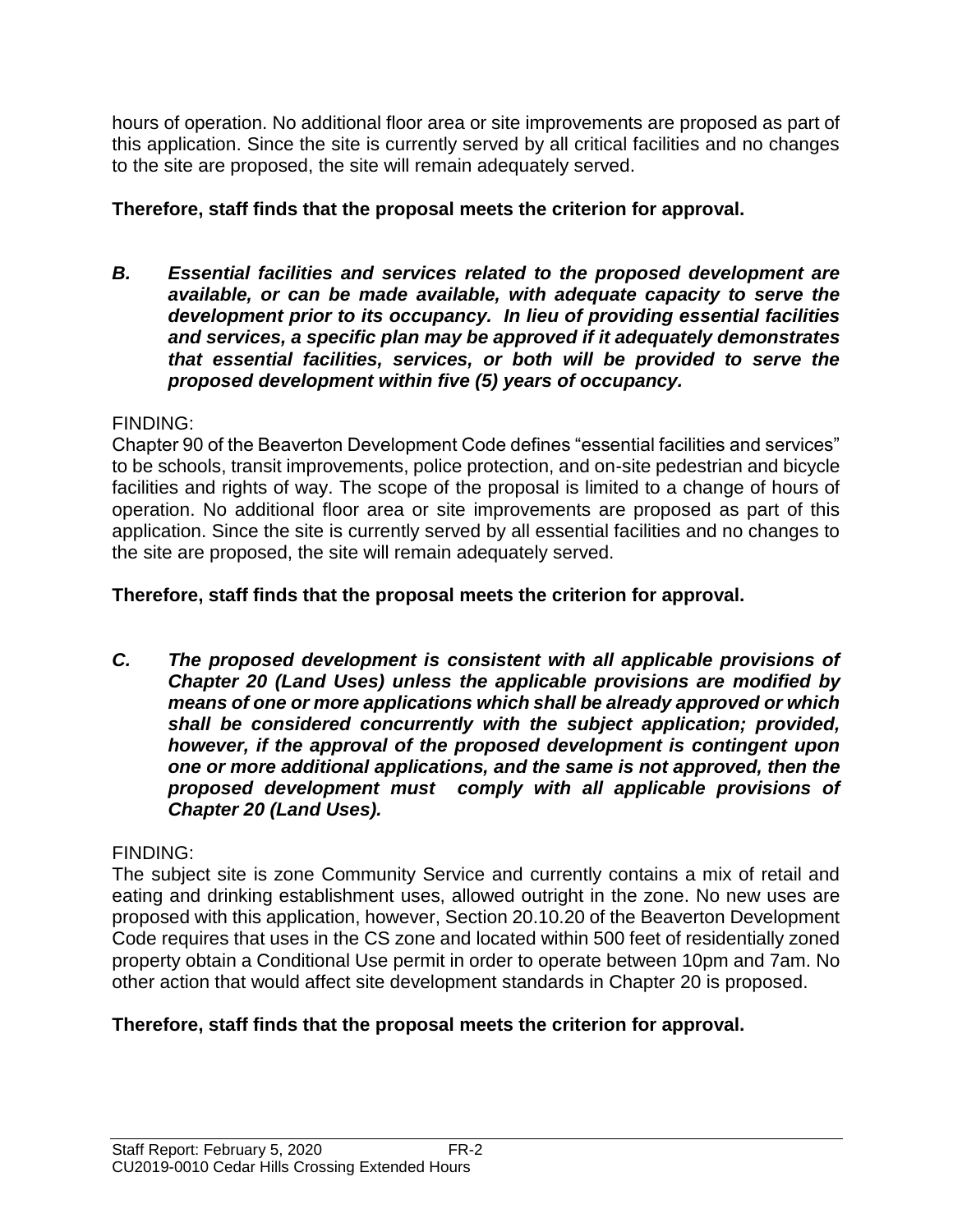*D. The proposed development is consistent with all applicable provisions of Chapter 60 (Special Requirements) and all improvements, dedications, or both, as required by the applicable provisions of Chapter 60 (Special Requirements), are provided or can be provided in rough proportion to the identified impact(s) of the proposed development.*

### FINDING:

The proposal is for extended hours of operation. No physical development is proposed. The site is currently developed with a mix of retail uses and associated parking, landscaping and pedestrian facilities.

### **Therefore, staff finds the criterion is not applicable.**

*E. Adequate means are provided or can be provided to ensure continued periodic maintenance and necessary normal replacement of the following private common facilities and areas, as applicable: drainage facilities, roads and other improved rights-of-way, structures, recreation facilities, landscaping, fill and excavation areas, screening and fencing, ground cover, garbage and recycling storage areas, and other facilities not subject to maintenance by the City or other public agency.*

### FINDING:

The proposal is for extended hours of operation, no physical development is proposed. The current maintenance program on site will not be affected by allowing extended hours of operation except that the proposal would extend the operation time for the maintenance or replacement of facilities.

## **Therefore, staff finds that the proposal meets the criterion for approval.**

#### *F. There are safe and efficient vehicular and pedestrian circulation patterns within the boundaries of the development.*

#### FINDING:

The project proposal is limited to a request for extended hours of operation, there is no physical change to the site proposed and as such, the project will not impact the existing pedestrian circulation patterns within the boundaries of the existing shopping center.

#### **Therefore, staff finds the criterion is not applicable.**

#### *G. The development's on-site vehicular and pedestrian circulation systems connect to the surrounding circulation systems in a safe, efficient, and direct manner.*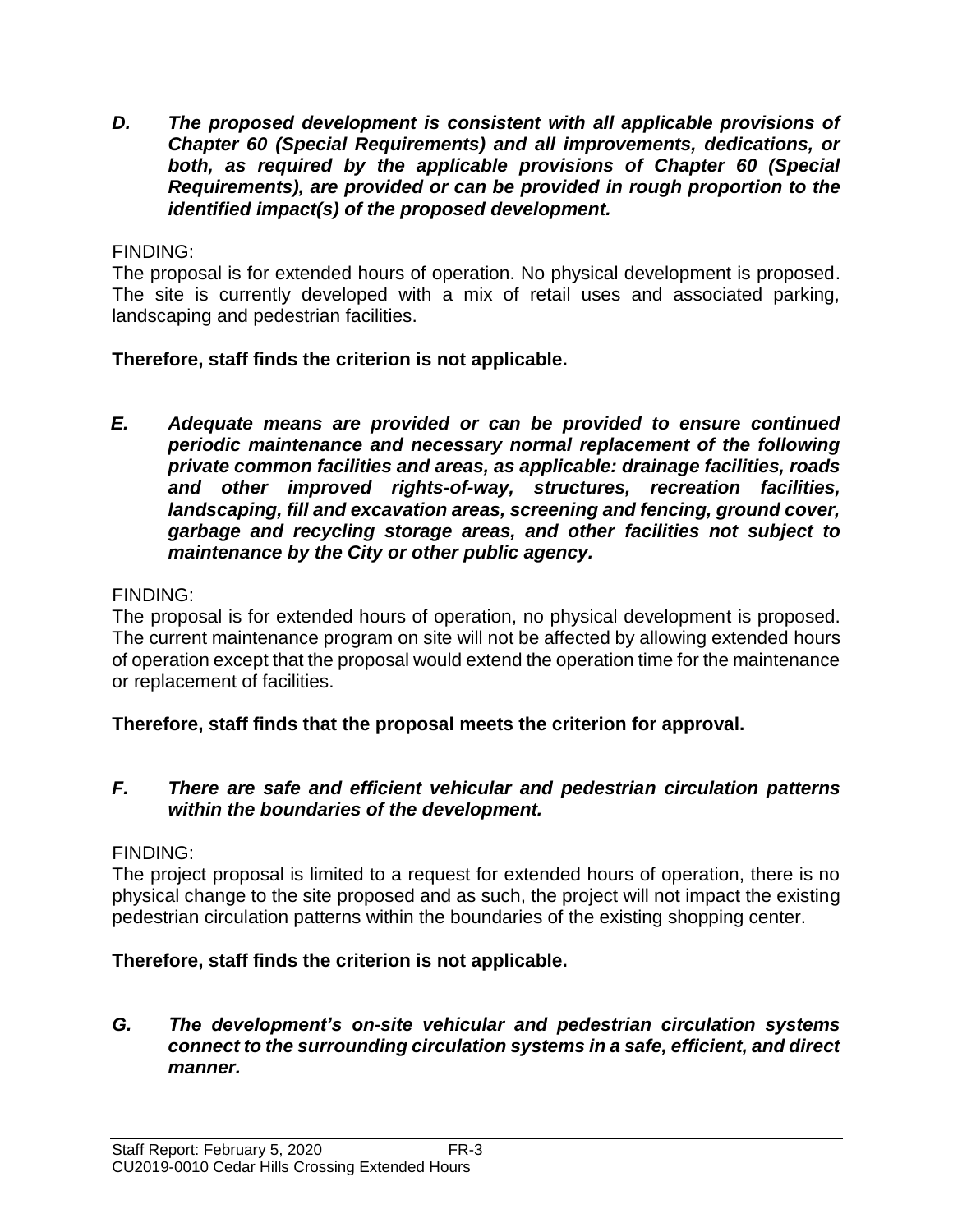## FINDING:

No physical changes are proposed to the site. Since no physical changes to the site are proposed, the project will not impact the existing on-site vehicular and pedestrian connections to the surrounding circulation systems.

## **Therefore, staff finds the criterion is not applicable.**

#### *H. Structures and public facilities serving the development site are designed in accordance with adopted City codes and standards and provide adequate fire protection, including, but not limited to, fire flow.*

### FINDING:

The structures and public facilities for this development have already be installed as it is an existing development. Requesting extended hours of operation shall have no affect to facilities and structures serving the site.

### **Therefore, staff finds the criterion is not applicable.**

*I. Structures and public facilities serving the development site are designed in accordance with adopted City codes and standards and provide adequate protection from crime and accident, as well as protection from hazardous conditions due to inadequate, substandard or ill-designed development.*

#### FINDING:

The structures and public facilities for this development have already be installed as it is an existing development. The request to extend hours of operation are not expected to affect facilities and structures serving the site.

#### **Therefore, staff finds the proposal will meet the criterion for approval.**

**J.** *Grading and contouring of the development site is designed to accommodate the proposed use and to mitigate adverse effect(s) on neighboring properties, public right-of-way, surface drainage, water storage facilities, and the public storm drainage system.*

#### FINDING:

The project proposal is limited to a request for extended hours of operation. No physical changes to the site are proposed, including grading or contouring of the area.

## **Therefore, staff finds that the criterion is not applicable.**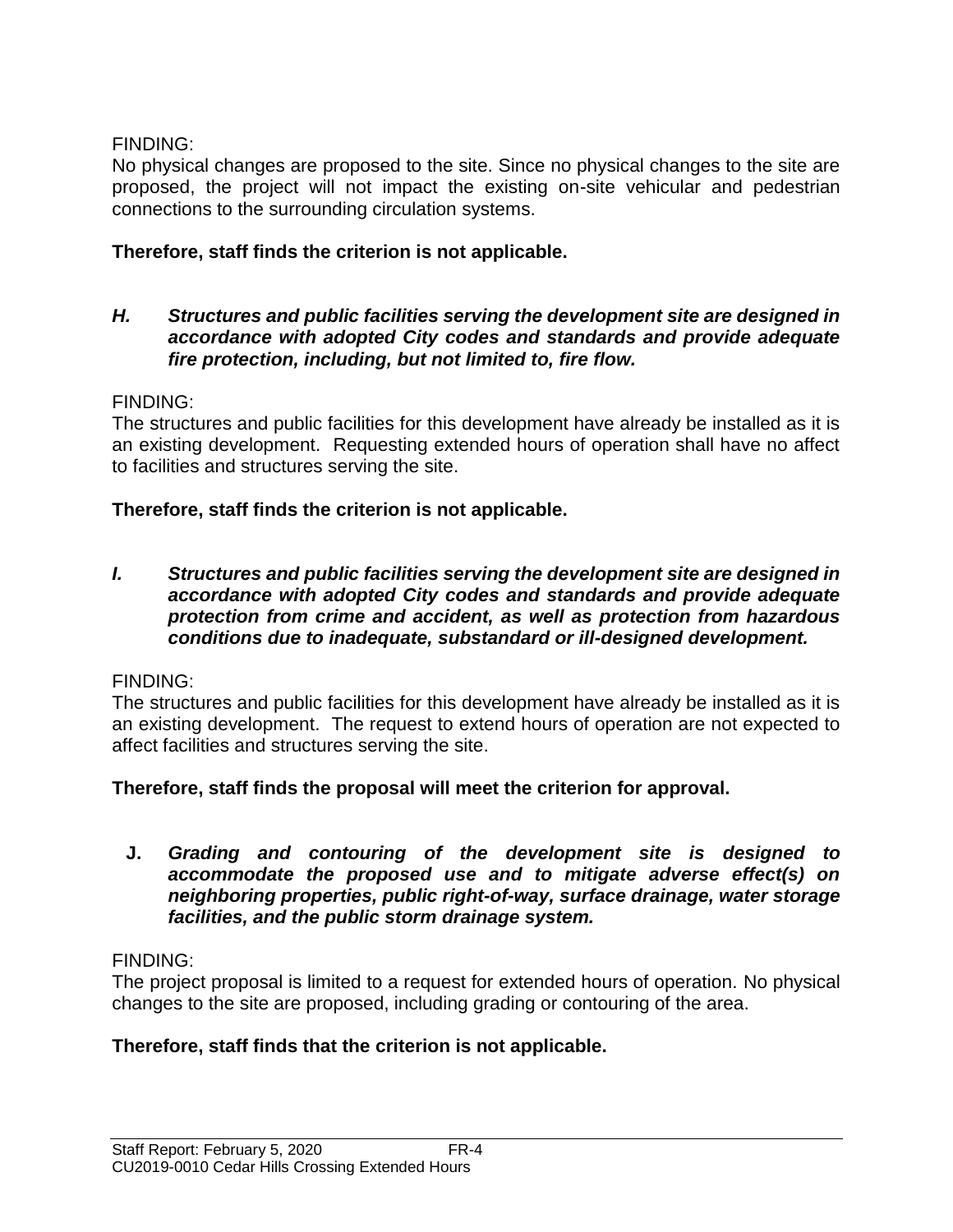**K. Access and facilities for physically handicapped people are incorporated into the development site and building design, with particular attention to providing continuous, uninterrupted access routes.**

### FINDING:

The project proposal is limited to a request for extended hours of operation. No physical changes to the site are proposed. The applicant will be required to meet all applicable accessibility standards of the International Building Code, Fire Code and other standards as required by the American Disabilities Act (ADA) should they submit applications for physical changes on the project site,.

## **Therefore, staff finds the criterion is not applicable.**

#### *L. The proposal contains all applicable application submittal requirements as specified in Section 50.25.1 of the Development Code.*

### FINDING:

The applicant submitted the Conditional Use application on November 27, 2019 and was deemed complete on December 12, 2019. In review of the materials during the application review process, the Committee finds that all applicable application submittal requirements, as identified in Section 50.25.1 are contained within this proposal.

## **Therefore, staff finds that the proposal meets the criterion for approval.**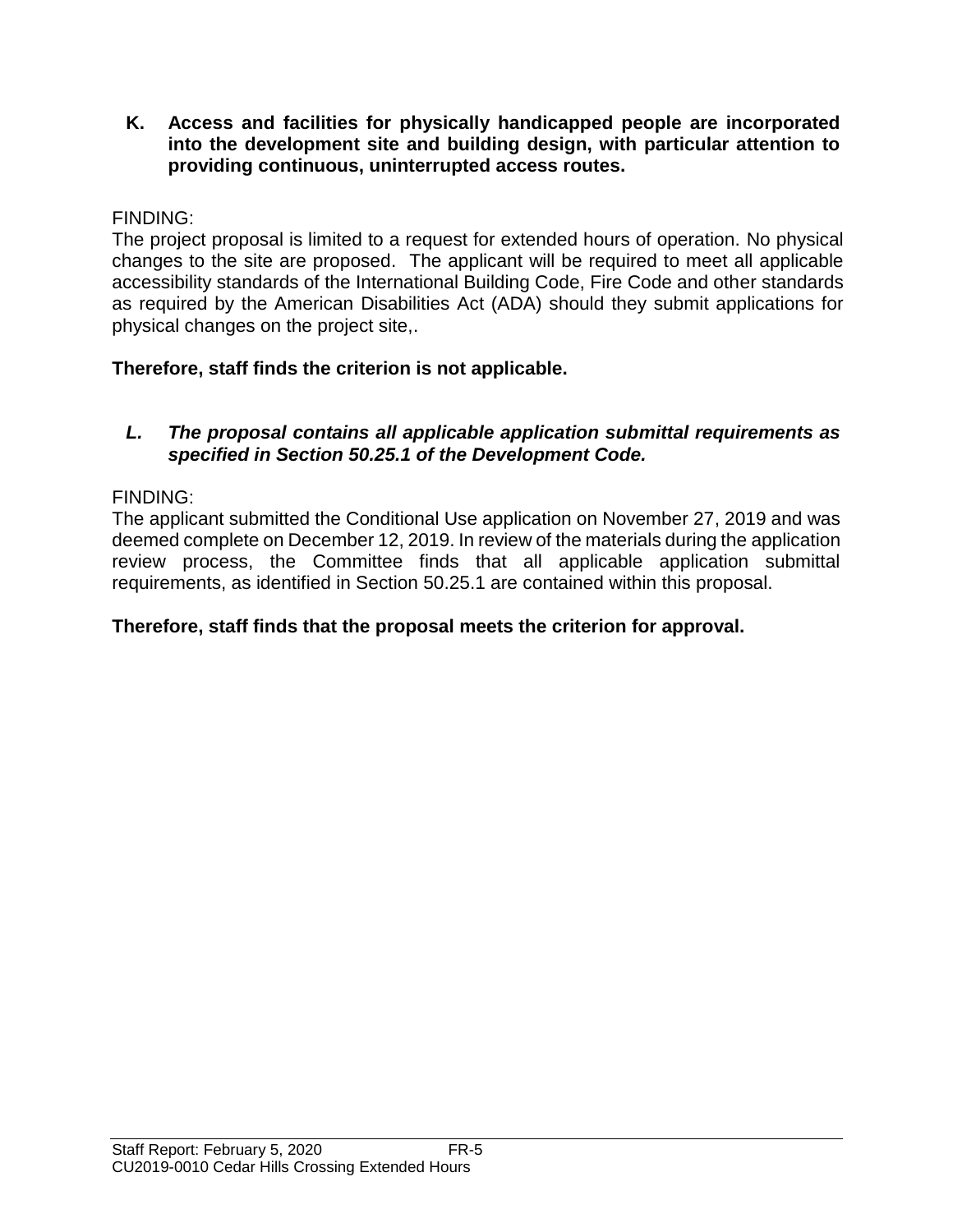## **Code Conformance Analysis Chapter 20 Use and Site Development Requirements Chapter 60 Special Requirements Community Service (CS) District**

| <b>CODE STANDARD</b>              | <b>CODE REQUIREMENT</b>                                                                              | <b>PROJECT PROPOSAL</b>                                                                                                           | <b>MEETS</b><br>CODE?      |
|-----------------------------------|------------------------------------------------------------------------------------------------------|-----------------------------------------------------------------------------------------------------------------------------------|----------------------------|
|                                   |                                                                                                      | <b>Development Code Section 20.10.20 (Community Service)</b>                                                                      |                            |
| Use - Conditional                 | 10:00 pm and 7:00 am<br>lwithin 500 feet of<br>residentially zoned property. from 4am to 2am, daily. | Hours of operation between The applicant proposes extended<br>hours of operation for an existing<br>commercial retain development | Yes, if<br><b>Approved</b> |
|                                   |                                                                                                      | <b>Development Code Section 20.10.15 (Community Service)</b>                                                                      |                            |
| Minimum Lot Area                  | 7,000                                                                                                | Not applicable, no new lots<br>proposed                                                                                           | N/A                        |
| Minimum Lot<br><b>Dimensions</b>  | 70' width<br>$100'$ depth                                                                            | Not applicable, no new lots<br>proposed                                                                                           | N/A                        |
| <b>Yard Setbacks</b><br>Minimums: | l20' front<br>$10'$ side<br>20' rear                                                                 | Not applicable, no physical<br>improvements proposed                                                                              | N/A                        |
| <b>Maximum Building</b><br>Height | 60'                                                                                                  | Not applicable, no exterior changes<br>are proposed                                                                               | N/A                        |

| <b>Development Code Chapter 60</b>  |                                                                                                                         |                                              |     |
|-------------------------------------|-------------------------------------------------------------------------------------------------------------------------|----------------------------------------------|-----|
| 60.05<br>Design Review              | Requirements for new<br>development and<br>redevelopment.                                                               | No exterior or site changes are<br>proposed. | N/A |
| 60.30 <br><b>Off-Street Parking</b> | Shopping centers are parked at No additional building square<br>a ratio of 3.3 parking spaces<br>per 1,000 square feet. | footage or parking is proposed.              | N/A |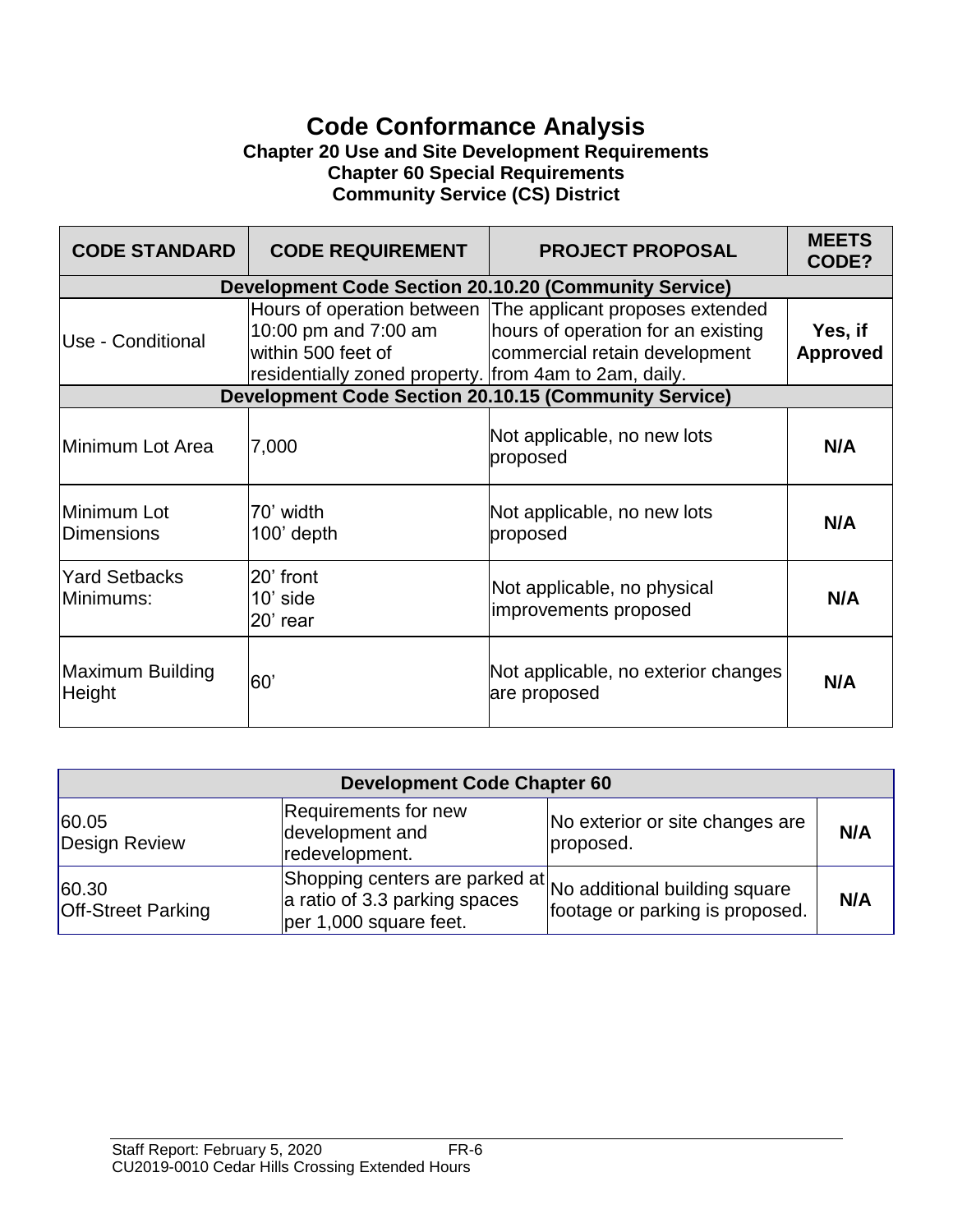## **ANALYSIS AND FINDINGS FOR CONDITIONAL USE APPROVAL CU2019-0010**

#### **Section 40.03.1 Facilities Review Approval Criteria:**

*The applicant for development must establish that the application complies with all relevant standards in conformance with Section 50.25.1.B and all the following criteria have been met:* 

#### **Facilities Review Approval Criteria Section 40.03.1.A-L**

Staff has reviewed the applicable Facilities Review criteria in Attachment A to this report. Staff cites the findings presented in Attachment A in response to the Facilities Review approval criteria. As identified in Attachment A, above, the proposal meets Criteria A-L, and therefore meets the criterion for approval.

#### **Therefore, the Committee finds that the proposal meets the criteria.**

#### **Section 40.15.15.3.C New Conditional Use Approval Criteria:**

*In order to approve a New Conditional Use application, the decision making authority shall make findings of fact based on evidence provided by the applicant demonstrating that all the following criteria are satisfied:*

#### *1. The proposal satisfies the threshold requirements for a Conditional Use application.*

The proposed extension of hours from 4am to 2am is conditionally permitted in the CS zone. The applicant proposes extended hours of operation for an existing commercial retail center that would operate before 7:00 am and/or after 10:00 pm, within 500 feet of a residentially zoned property. Extended hours of operation in this proximity to residential uses requires a Conditional Use permit which satisfies threshold 1 for a new conditional use.

**Therefore, staff finds the proposal meets the criterion for approval.**

#### *2. All City application fees related to the application under consideration by the decision making authority have been submitted.*

The applicant paid the required fee associated with a New Conditional Use application.

**Therefore, staff finds the proposal meets the criterion for approval.**

#### *3. The proposal will comply with the applicable policies of the Comprehensive Plan.*

The applicant's response to Criterion No. 3 states that the proposal will comply with the applicable policies of the Comprehensive Plan.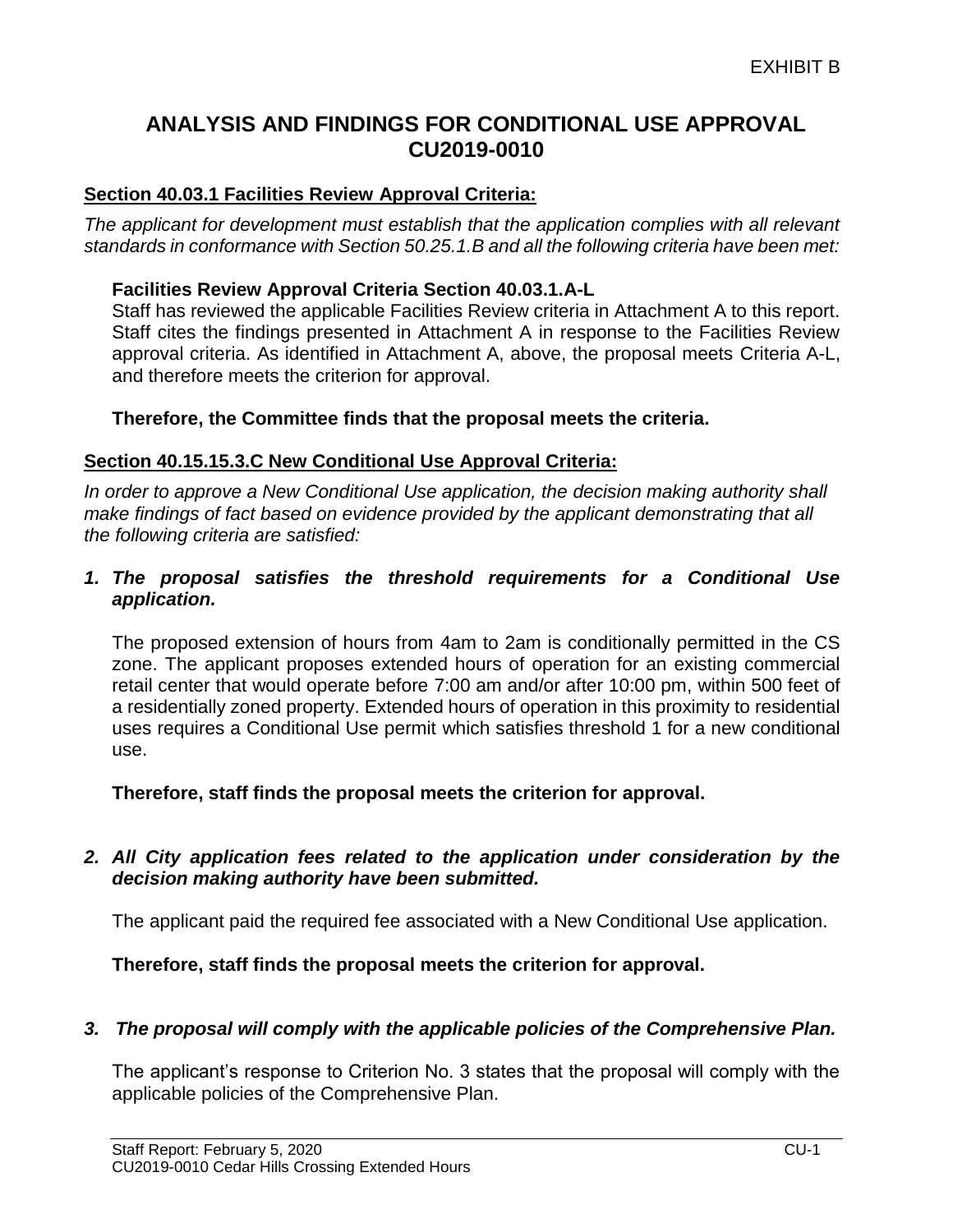Staff cites the following Comprehensive Plan policies and associated findings as applicable to this criterion:

## **Chapter 3 (Land Use Element)**

#### **Goal 3.7.3 Community Commercial: Provide for commercial services that serve the surrounding community, with limited auto-oriented uses.**

*d. Use development standards and/or conditional use review to address potential issues related to compatibility of commercial uses with adjacent housing, including noise, access and parking.*

The applicant has applied for Condition Use approval to extend the hours of operation from 4am to 2am, where otherwise the business is limited to the hours of 7am to 10pm when located within 500 feet of residential uses. The applicant has specifically stated these extended hours shall not apply to any major or minor automotive uses, due to the potential for impact to the surrounding residential areas. The activities performed on site from 4am to 7am shall be restaurant and service related, expected to occur primarily inside the buildings.

**Therefore, staff finds the proposal meets the criterion for approval.**

#### *4. The size, dimensions, configuration, and topography of the site and natural and man-made features on the site can reasonably accommodate the proposal.*

The applicant states the site is 36.38 acres in size, relatively flat, and contains existing development and no natural features other than landscaping. The proposed project does not alter the size, configuration or topography of the site and natural or man-made features. The proposed use is for the extension of hours of an existing use that is located entirely in the existing building and reasonably accommodates the proposal.

## **Therefore, staff finds the proposal meets the criterion for approval.**

#### *5. The location, size, and functional characteristics of the proposal are such that it can be made reasonably compatible with and have minimal impact on livability and appropriate use and development of properties in the surrounding area of the subject site.*

In response to Criterion No. 5, the applicant states that the conditional use permit is related to the extension of hours of an existing commercial retail use. The proposed extension of hours is being evaluated for the possible impact to the livability of surrounding residential uses. The building is located on the west side of the parcel and is located approximately 380 feet from the nearest residential property line. Staff notes the development currently operates under an approved Conditional Use which allows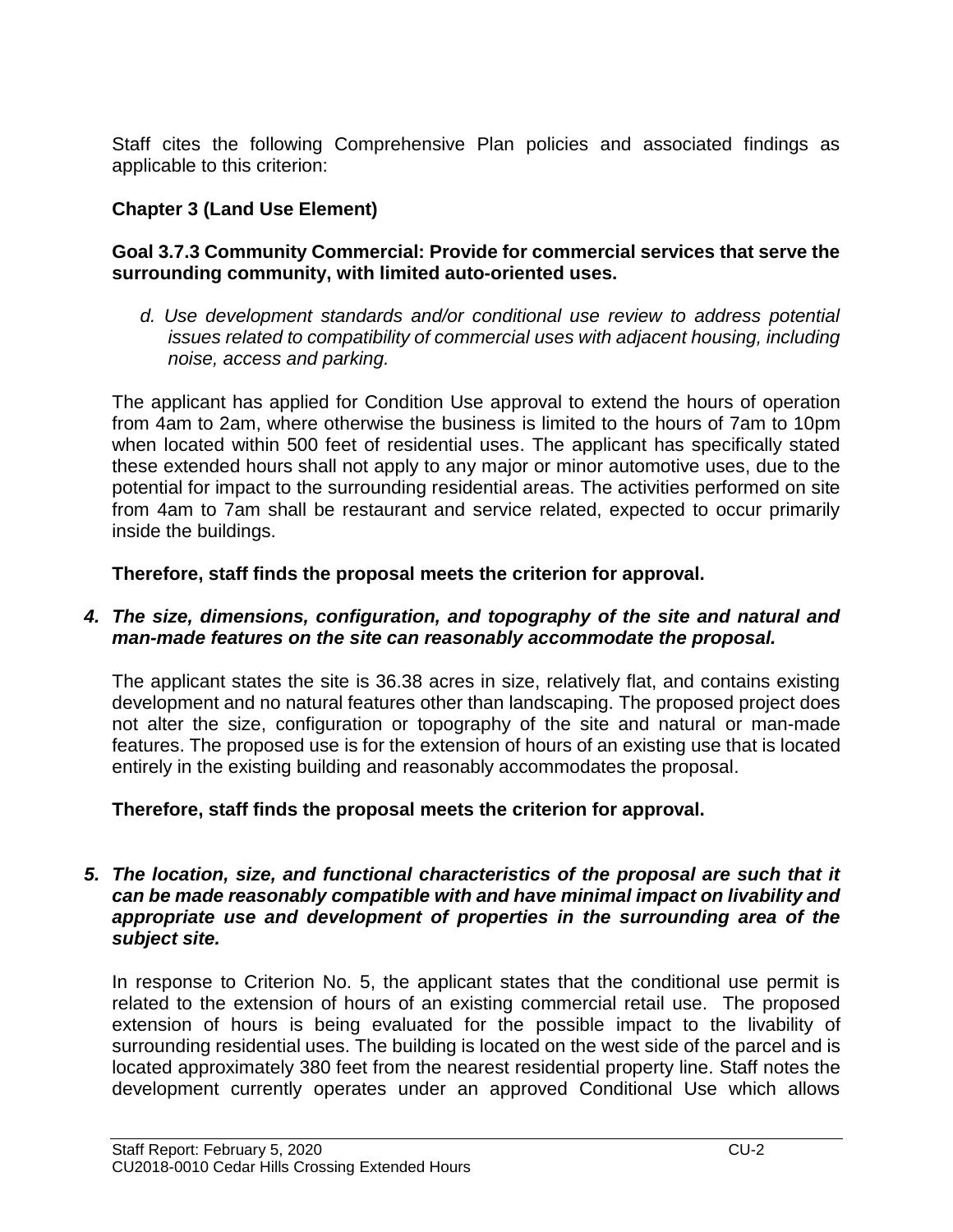operations from 7am to 2am, so this request is to address the morning demand of the tenants in this facility and does not alter the current hours of operation at night. The reason extended hours of operation are requested is to accommodate tenants that want to serve breakfast items beginning at 4am. The applicants have specifically omitted any major or minor automotive uses from their request due to the possible impact on neighbors. Finally, the WinCo and Ross buildings currently operate 24 hours a day with minimal impact on surrounding residential uses, and the proposal is to accommodate the same type of commercial retail operation from 4am to 7am for the other tenants of the site. Staff finds that the size, location and functional characteristics of the proposal are reasonably compatible with and have minimal impact on surrounding uses.

**Therefore, staff finds the proposal meets the criterion for approval.** 

### *6. Applications and documents related to the request, which will require further City approval, shall be submitted to the City in the proper sequence.*

The applicant submitted the application for a Conditional Use on November 27, 2019 and was deemed complete on January 12, 2020. The application is not associated with any other applications.

**Therefore, staff finds the proposal meets the criterion for approval.**

## **Recommendation**

Based on the facts and findings presented, staff recommends **APPROVAL** of **CU2019- 0010 Cedar Hills Crossing Extended Hours** subject to the conditions of approval in Attachment C.